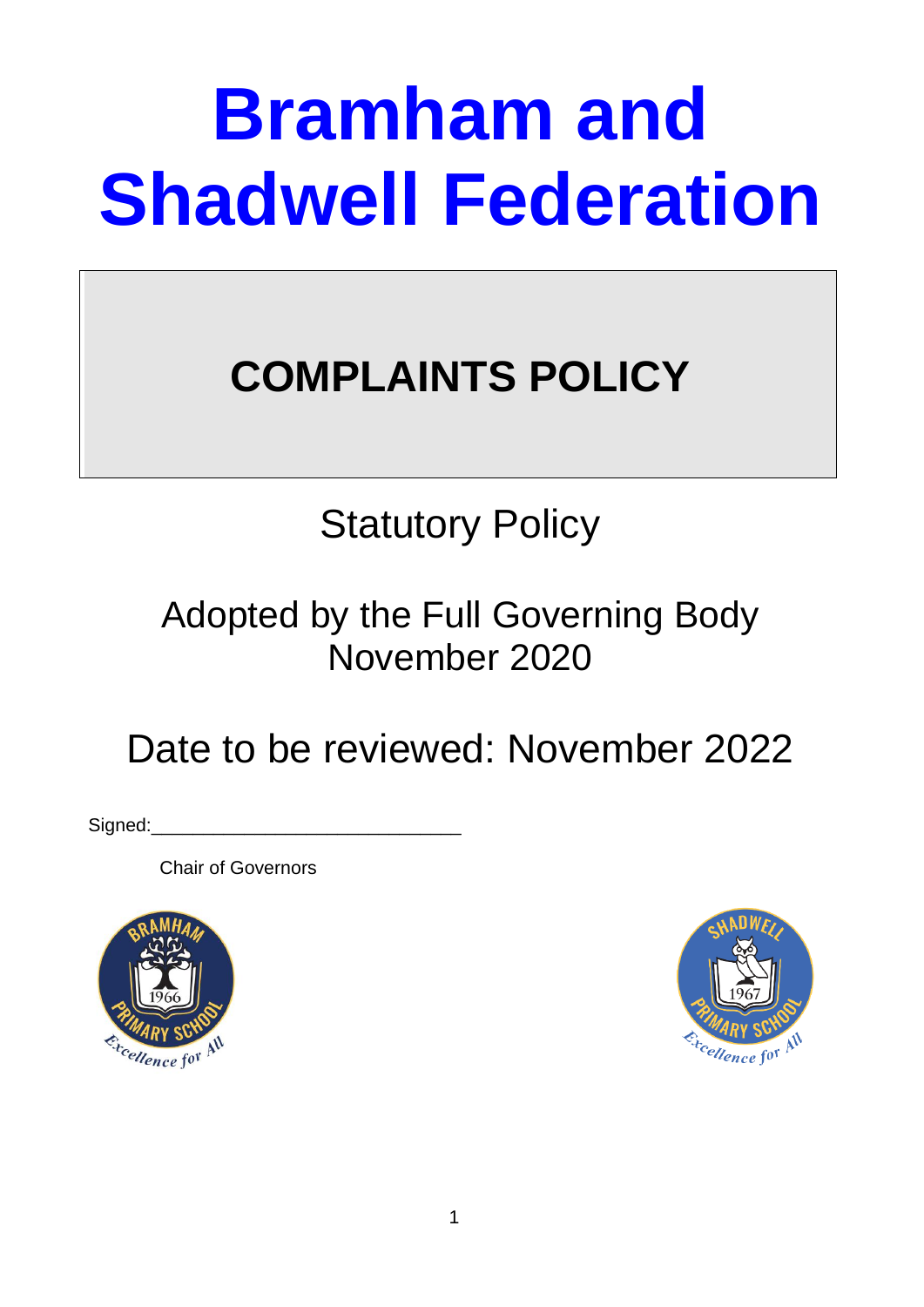#### **Bramham Shadwell Federation Complaints Policy**

- 1. This policy statement sets out the school's approach to dealing with parental concerns and complaints. Further details of how we handle them are contained in our procedures document, which you can obtain on request from the school office.
- 2. We value good home/school relations and will, therefore, do everything we can to establish and maintain them. This includes seeking to resolve any concerns or complaints promptly, and to the satisfaction of all concerned.
- 3. We welcome feedback on what parents feel we do well, or not so well, as a school. We will consider carefully all feedback, whether positive or negative, and will review our policies and practices accordingly.
- 4. We will treat all concerns and complaints seriously and courteously and will advise parents and others of the school's procedures for dealing with their concerns. In return, we expect parents and other complainants to behave respectfully towards all members of the school community. In particular, any disagreement with the school should not be expressed inappropriately or in front of pupils.
- 5. All school staff and members of the governing body, will receive a copy of this policy statement and will be familiar with the school's procedures for dealing with parental concerns and complaints, to which they will have access as required. The policy is available online and upon request, to parents.
- 6. The school's procedures will be reviewed regularly and updated as necessary.
- 7. Staff and governors will receive training in handling parental concerns and complaints as appropriate. This may be on an individual basis, or as a group activity for all staff, or for specific groups, such as the office staff or members of the governing body.
- 8. Whilst we will seek to resolve concerns and complaints to the satisfaction of all parties, it may not be possible to achieve this in every case. We will, therefore, use our option to close a complaint before all the stages of the school's procedures have been exhausted, if this appears to be appropriate.
- 9. The government and the local authority advocate resolution of parental concerns and complaints at school level wherever possible, in the interests of maintaining good home/school relations. The role of the local authority in advising parents and schools on the handling of concerns and complaints is set out in the school's procedures.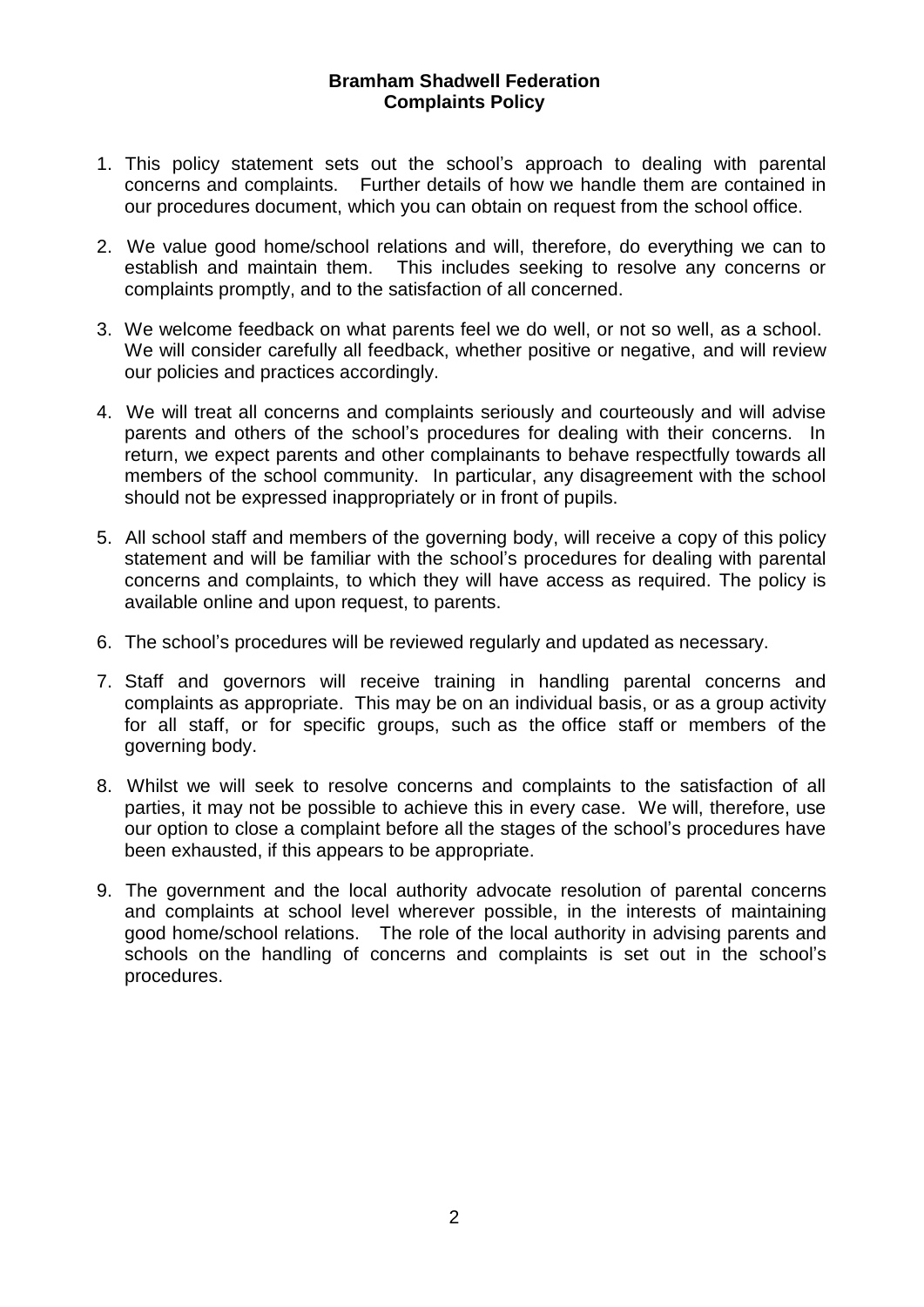#### **Bramham Shadwell Federation Procedures for dealing with Complaints**



The majority of concerns from parents, carers and others are handled under the following general procedures.

To ensure you receive an effective response to your complaint, it will be helpful if you:

- co-operate with the school in seeking a solution to the complaint;
- express the complaint in full as early as possible;
- respond promptly to request for information or meetings or in agreeing the details of the complaint;
- ask for assistance if needed: and
- treat all those involved in the complaint, with respect.

The procedure is divided into three stages;

**The informal stage** aims to resolve the concern through informal contact at the appropriate level in school.

**Stage one** is the first formal stage at which written complaints are considered by the head teacher or the designated governor, who has special responsibility for dealing with complaints.

**Stage two** is the next stage once stage one has been worked through. It involves a complaints appeal panel of governors.

How each of these stages operates is explained below:

#### **Informal stage – your initial contact with the school**

- 1. Many concerns will be dealt with informally when you make them known to us. The first point of contact should be your child's class teacher
- 2. Once your concern is made known to us, we will see you, or contact you by telephone or in writing, as soon as possible. If it is necessary, all members of staff know how to refer to the appropriate person with responsibility for your particular issues. He or she will make a clear note of the details and will check later to make sure that the matter has been followed up.
- 3. Any actions or monitoring of the situation that has been agreed, will be communicated clearly and we may confirm this in writing to you.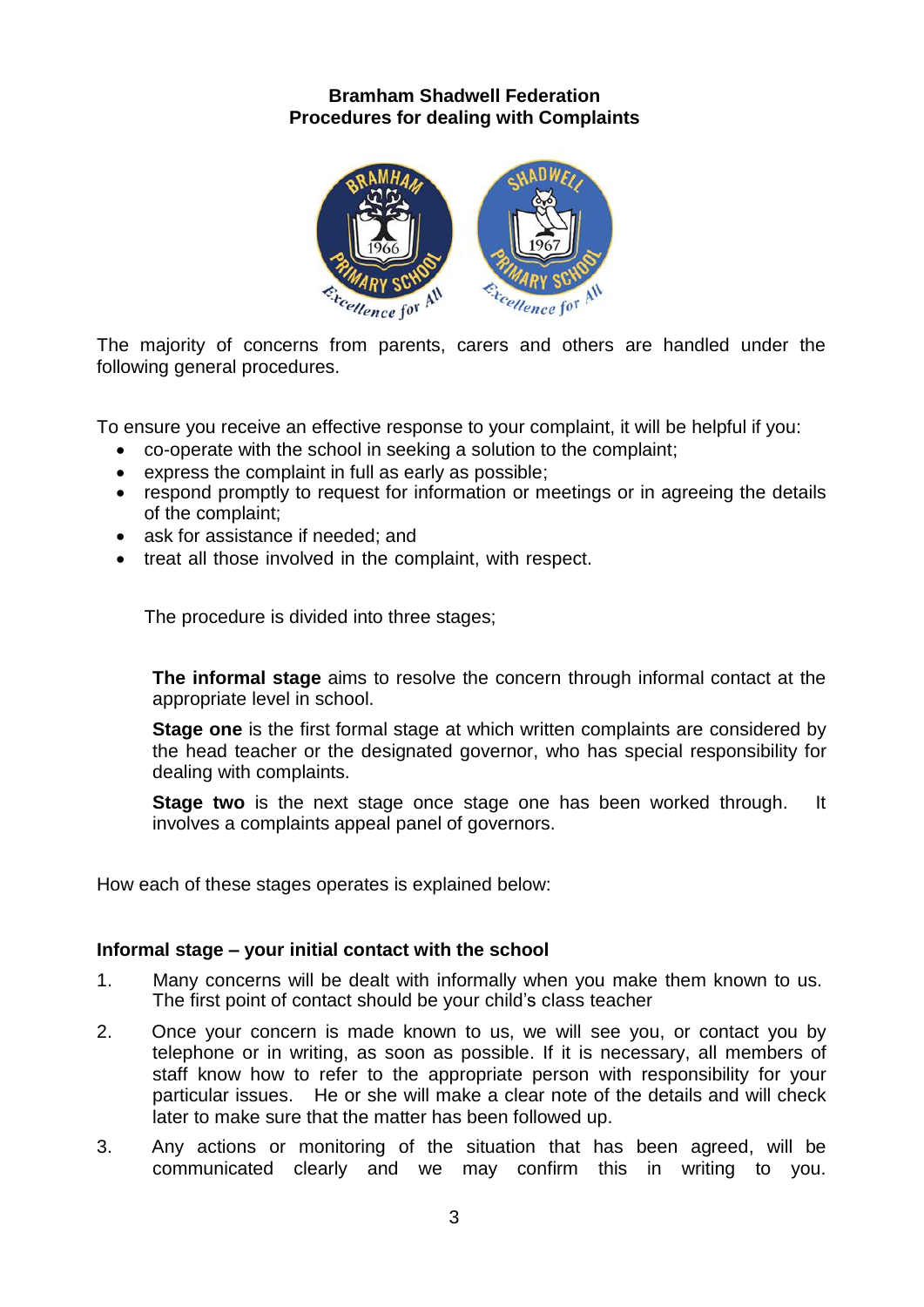- 4. If necessary we will contact appropriate people who may be able to assist us with our enquiries into your concern.
- 5. We will normally update you on the progress of our enquiries within 10 school days. Once we have responded to your concern, you will have the opportunity of asking for the matter to be considered further (if necessary).
- 6. If you are still dissatisfied following this informal approach, your concern will become a formal complaint and we will deal with it at the next stage.

#### **Stage one - formal consideration of your complaint**

This stage in our procedures deals with written complaints. It applies where you are not happy with the informal approach to dealing with your concern, as outlined above.

- 1. Normally, your written complaint should be addressed to the Head Teacher. If, however, your complaint concerns the head teacher personally, it should be sent to the school marked "Private and Confidential; for the attention of the Chair of Governors"
- 2. We will acknowledge your complaint in writing as soon as possible after receiving it. This will be within five school days.
- 3. We will enclose a copy of these procedures with the acknowledgement.
- 4. The complaint will either be investigated by the head teacher or they may ask a senior member of staff to be the investigating officer.
- 5. Normally we would expect to respond in full within 15 school days but if this is not possible we will write to explain the reason for the delay and let you know when we hope to be able to provide a full response.
- 6. As part of our consideration of your complaint, we may invite you to a meeting to discuss the complaint and fill in any details required. If you wish, you can ask someone to accompany you to help you explain the reasons for your complaint.
- 7. The Head Teacher, or Chair of Governors (Mrs S. Morgan) may also be accompanied by a suitable person if they wish.
- 8. Following the meeting, the Head Teacher, investigating officer or Chair of Governors will, where necessary, talk to witnesses and take statements from others involved. If the complaint centres on a pupil, we will talk to the pupil concerned and, where appropriate, others present at the time of the incident in question.
- 9. We will normally talk to pupils with a parent or carer present, unless this would delay the investigation of a serious or urgent complaint, or where a pupil has specifically said that he or she would prefer the parent or carer not to be involved. In such circumstances, we will ensure that another member of staff, with whom the pupil feels comfortable, is present.

10. If the complaint is against a member of staff, it will be dealt with under the school' internal confidential procedures, as required by law.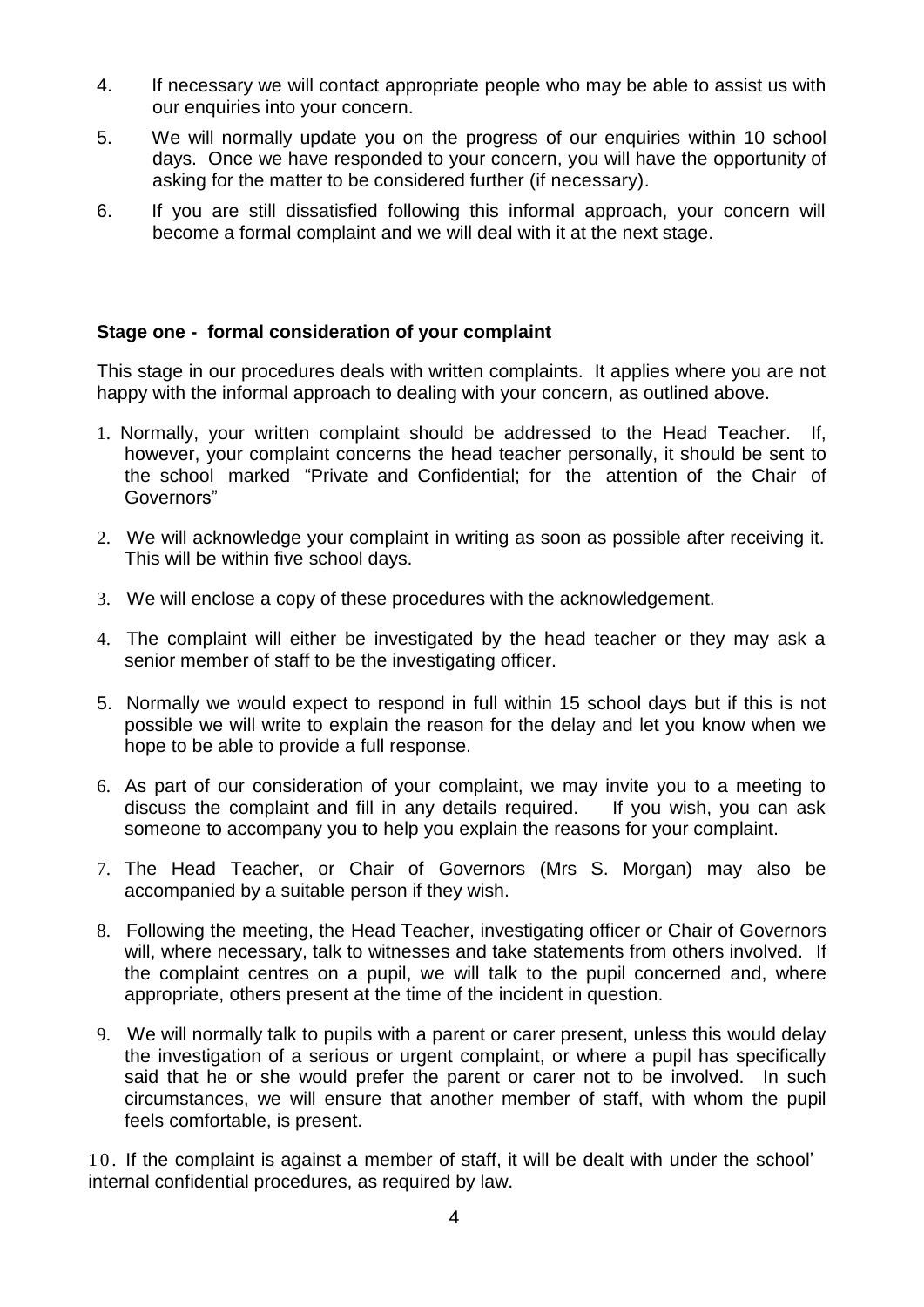- 11. The Head Teacher or Chair of Governors will keep written/typed, signed and dated records of all meetings and telephone conversations, and other related documentation.
- 12. Once we have established all the relevant facts, we will send you a written response to your complaint. This will give an explanation of the Head Teacher's or Chair of Governors' decision and the reasons for it. If follow-up action is needed, we will indicate what we are proposing to do. We may invite you to a meeting to discuss the outcome as part of our commitment to building and maintaining good relations with you.
- 13. If you are unhappy with the way in which we reached our conclusions, you may wish to proceed to stage two, as described below. If you wish to move your complaint to stage two, you should contact us within **10 school days**.

#### **Stage two - consideration by a governors appeal panel**

If the complaint has already been through stage one and you are not happy with the outcome as a result of the way in which the complaint has been handled, you can take it further to a governors' appeal panel. This is a formal process, and the ultimate recourse at school level.

The purpose of this arrangement is to give you the chance to present your arguments in front of a panel of governors who have no prior knowledge of the details of the case and who can, therefore, consider it without prejudice.

However, the aim of a panel is not to rehear the complaint. It is there to review how the complaint has been investigated and to determine whether this has been conducted fairly. It is there to establish facts and make recommendations which will reassure you that we have taken the complaint seriously.

The governors' appeal panel operates according to the following formal procedures:

- 1. The governing body will convene a panel of three governors and will aim to arrange for the panel meeting to take place within **20 school days.**
- 2. You will be asked whether you wish to provide any further written documentation in support of your appeal.
- 3. The Head Teacher or complaint investigator will be asked to prepare a pack of the documentation related to the investigation and the outcome for the panel. The panel can request additional information from other sources if necessary.
- 4. You will be informed, at least **five school days** in advance, of the date, time and place of the meeting. We hope you will feel comfortable with the meeting taking place in the school but we will do what we can to make alternative arrangements if you prefer.
- 5. With the letter, you will receive any relevant correspondence or reports regarding stage one and you will be asked whether you wish to submit further written evidence to the panel. Any additional documentation should be submitted prior to the review panel meeting.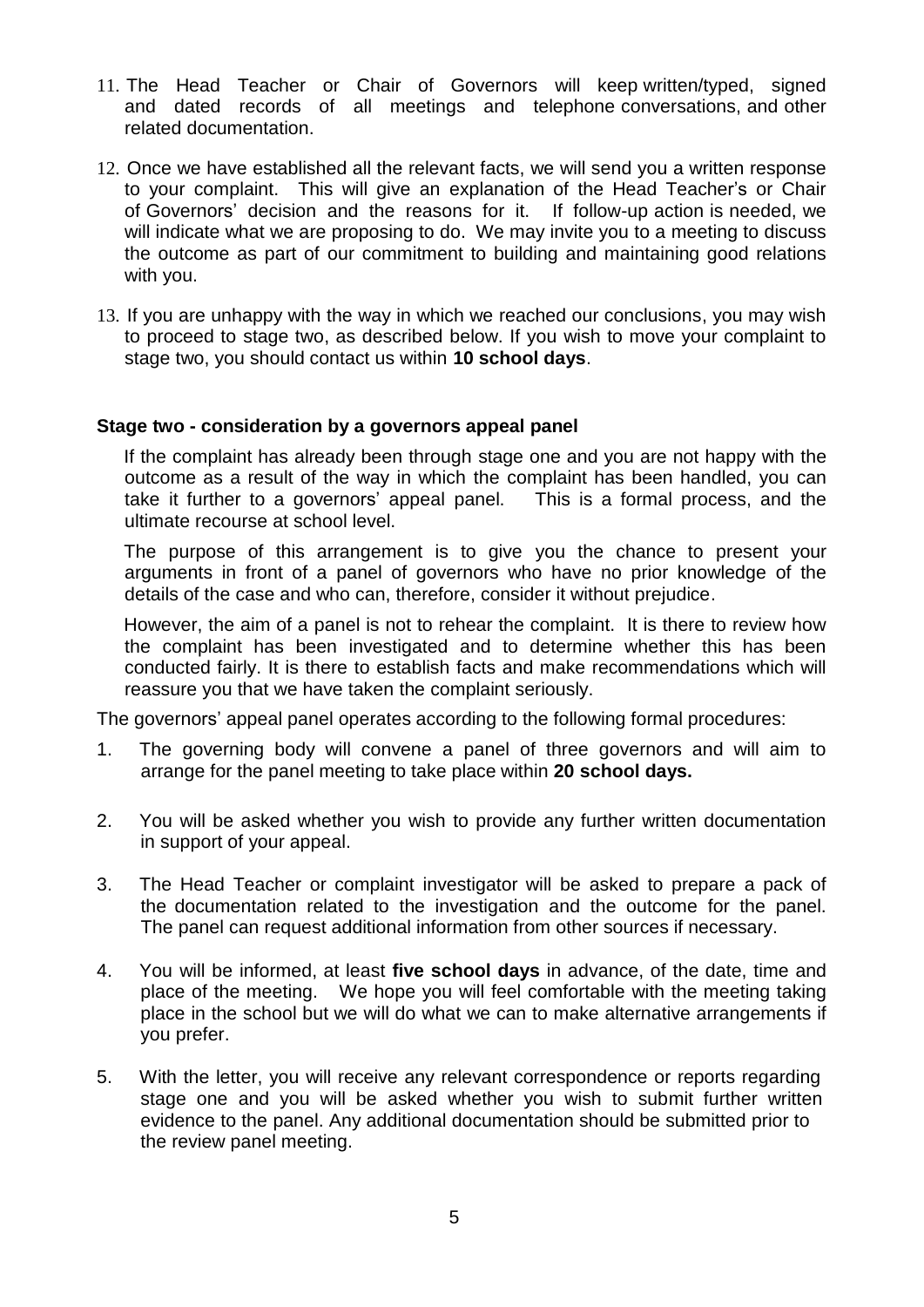- 6. The letter will explain what will happen at the panel meeting and that you are entitled to be accompanied to the meeting. The choice of person to accompany you is your own, but it is usually best to involve someone in whom you have confidence but who is not directly connected with the school. They are there to give you support but also to witness the proceedings and to speak on your behalf if you wish.
- 7. In exceptional circumstances, and if it is necessary in the interests of the ratifying the investigative process, the complaint investigator may, with the agreement of the chair of the panel, invite relevant witnesses directly involved in matters raised by you to attend the meeting.
- 8. The chair of the panel will bear in mind that the formal nature of the meeting can be intimidating for you and will do his or her best to put you at your ease.
- 9. As a general rule, no evidence or witnesses previously undisclosed should be introduced into the meeting by any of the participants. If either party wishes to do so, the meeting will be adjourned so that the other party has a fair opportunity to consider and respond to the new evidence.
- 10. The chair of the panel will ensure that the meeting is properly minuted. You will receive the written outcome of the panel meeting with the panel's decision. You may also request a copy of the minutes and should make this request at the start of the panel's proceedings.
- 11. During the meeting, you can expect there to be opportunities for:
	- the panel to hear you explain your case and your argument for why it should be heard at stage two;
	- the panel to hear the complaint investigator's case in response;
	- you to raise questions via the chair;
	- you to be questioned by the complaint investigator through the chair;
	- the panel members to be able to question you and the complaint investigator;
	- you and the Head Teacher/complaint investigator to make a final statement.
- 12. In closing the meeting, the chair will explain that the panel will now consider its decision and that written notice of the decision will be sent to you and the Head Teacher **within three school days**. All participants other than the panel and the clerk will then leave.
- 13. The panel will then consider the complaint and all the evidence presented in order to:
	- reach a unanimous, or at least a majority, decision on the case;
	- decide on the appropriate action to be taken, if necessary; and
	- recommend, where appropriate, to the governing body changes to the school's systems or procedures to ensure that similar problems do not happen again.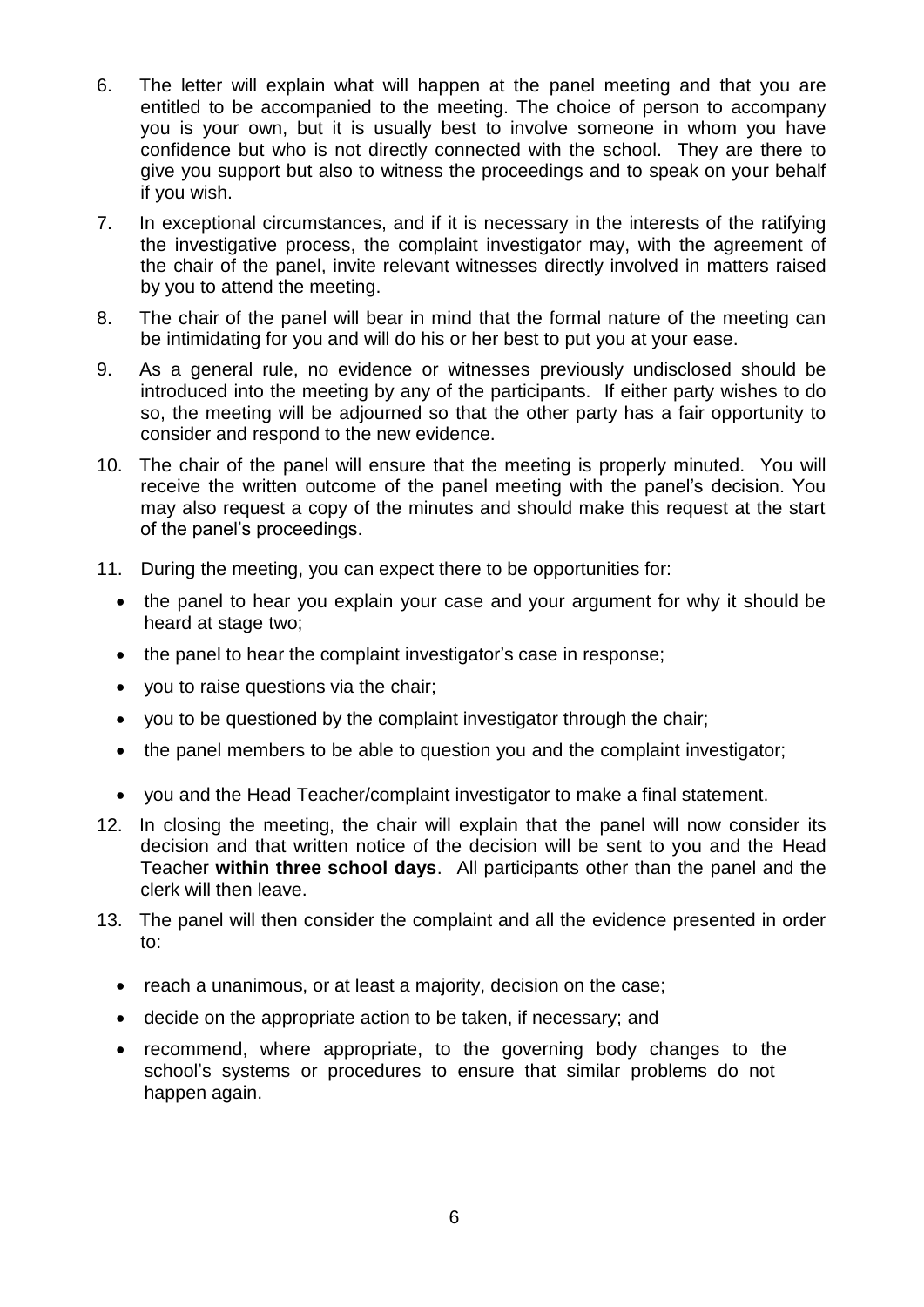- 14. The clerk/chair of the panel will send you and the head teacher a letter outlining the decision of the panel. The letter will also explain that you are entitled to have the handling of the complaint reviewed by the Secretary of State for Education.
- 15. We will keep a copy of all correspondence and notes on file in the school's records but separate from pupils' personal records.

#### **Closure of complaints**

Very occasionally, a school and/or the LA will feel that it needs, regretfully, to close a complaint where the complainant is still dissatisfied.

We, and the local authority where appropriate, will do all we can to help to resolve a complaint against the school but sometimes it is simply not possible to meet all of the complainant's wishes. Sometimes it is simply a case of "agreeing to disagree".

If a complainant persists in making representations to the school – to the head teacher, designated governor, chair of governors or anyone else – or to the local authority, this can be extremely time-consuming and can detract from our responsibility to look after the interests of all the children in our care.

For this reason, we are entitled to close correspondence (including personal approaches, as well as letters and telephone calls) on a complaint where we feel that we have taken all reasonable action to resolve the complaint and the complaint has exhausted our official process. The local authority will support us in this position, and especially where the complainant's action is causing distress to staff and/or pupils.

Where you have been through the school's internal complaints procedures and are still unhappy with the outcome or decision from the governing body, you can contact the Secretary of State for Education via the DfE website [www.education.gov.uk,](http://www.education.gov.uk/) by telephoning **0370 000 2288** or by writing to the address below:

The School Complaints Unit (SCU) Department for Education 2<sup>nd</sup> floor, Piccadilly Gate Store Street **Manchester** M1 2WD

Please enclose with your letter to the DfE a copy of the complaint outcome. This will save time in that the DfE will not need to ask for our view of what has happened.

**We would advise parents that, unless the school is shown to have behaved**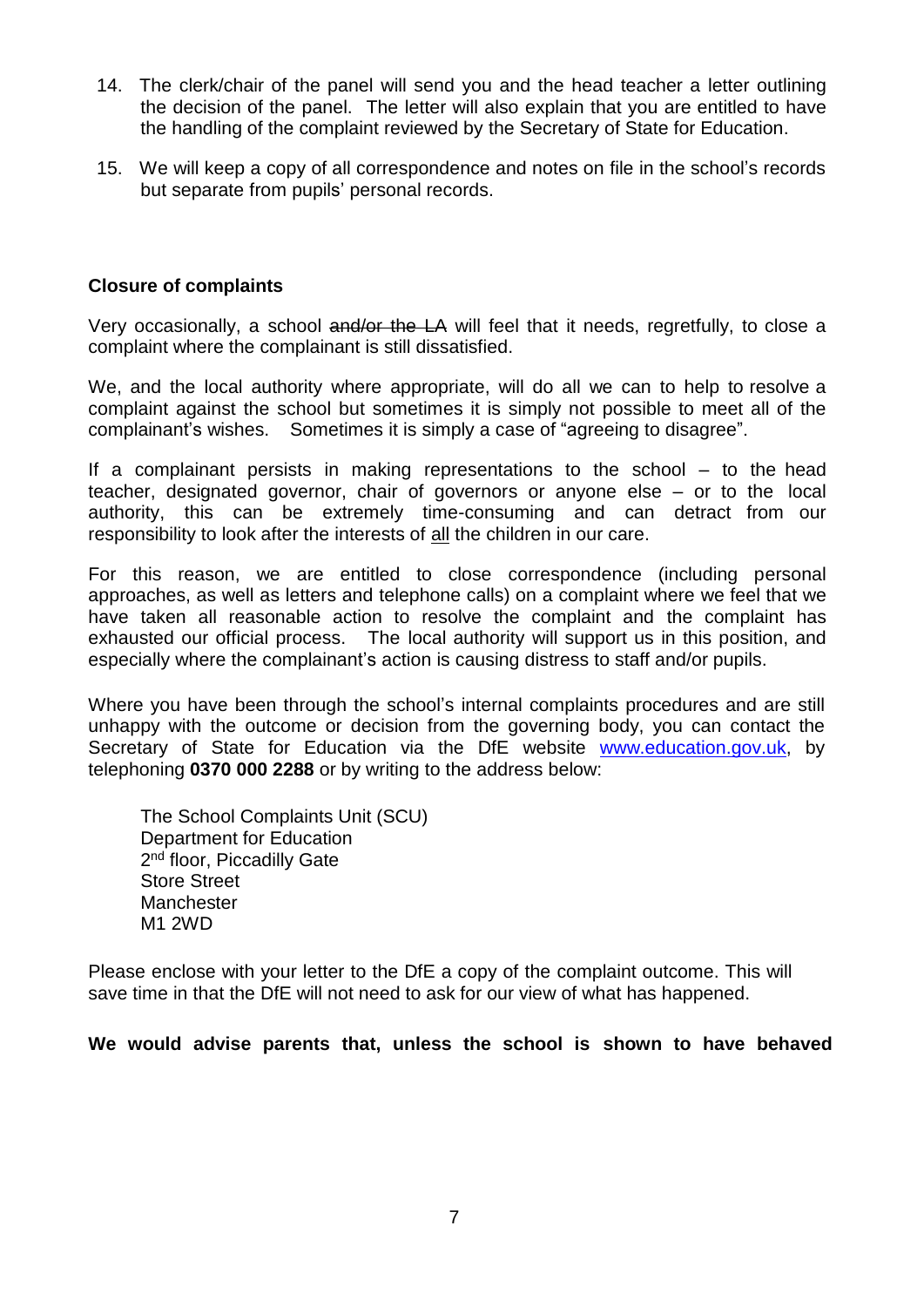**unreasonably or not to have followed their own procedures, there is likely to be little further action that can be taken, as governing bodies are empowered to deal with many issues without reference to either the local authority or the secretary of state.**

#### **Other sources of information and advice**

If your concern or query is about an aspect of Special Educational Needs and Disabilities provision you might like to talk to the SEND **Information Advice** and Support **Services** (SENDIASS). This **service** is free, impartial and confidential. They have a new website with lots of easy to follow information and guidance. [www.leedssendiass.co.uk](http://www.leedssendiass.co.uk/)

The helpline is 0113 395 1222

If the helpline is busy and you would like a call back leave a short message and your contact details and they will return your call within 24 working hours.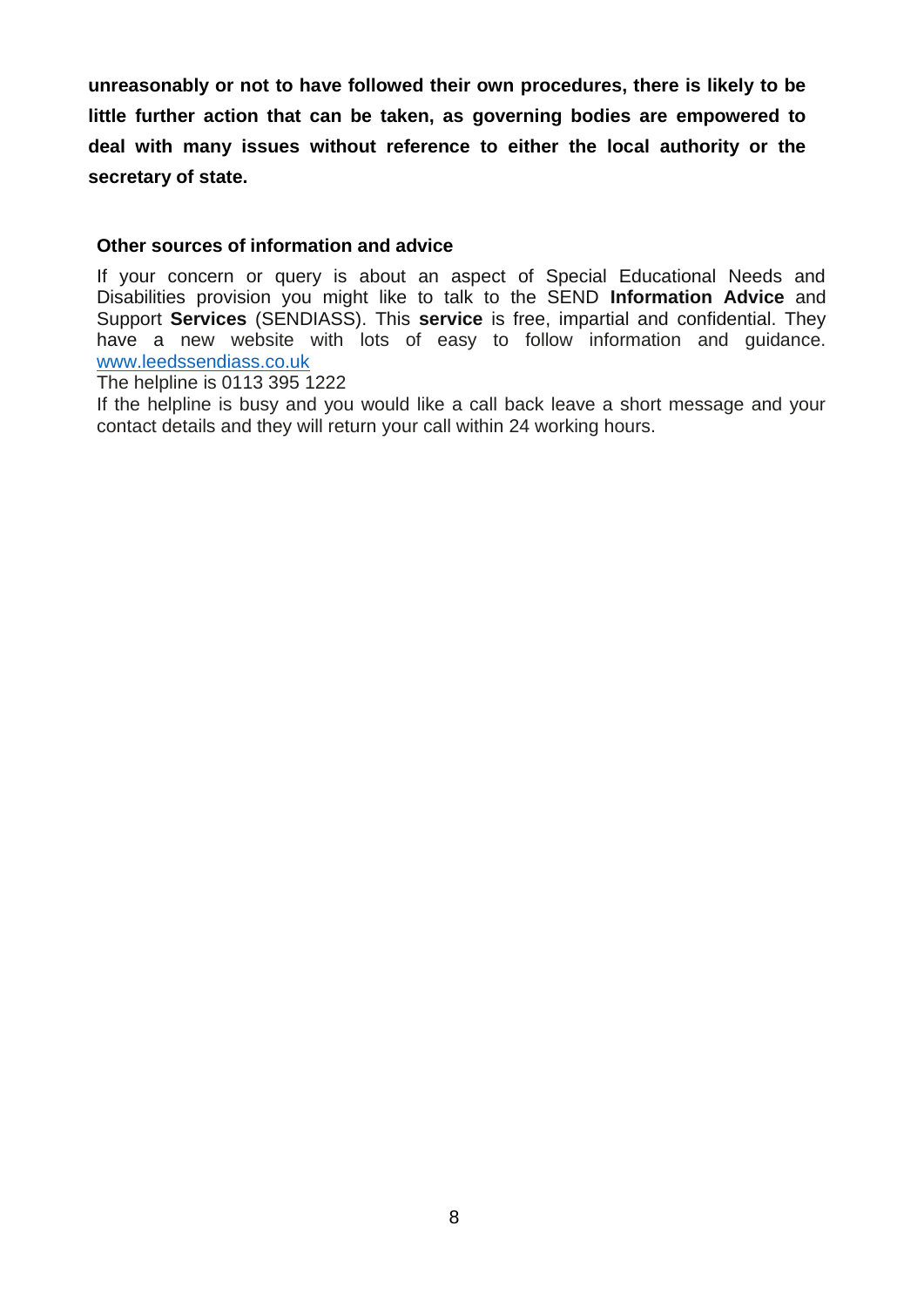#### **Annexe C**

**School Complaints Recording Form**





#### **Complaints / Feedback form**

| <b>Email address</b>                                 |
|------------------------------------------------------|
| If applicable, name of child(ren) and year at school |

Your relationship to the school, e.g. parent, carer, neighbour, member of the public, student:

………………………………………………………………………………………………….

Please give details of your complaint: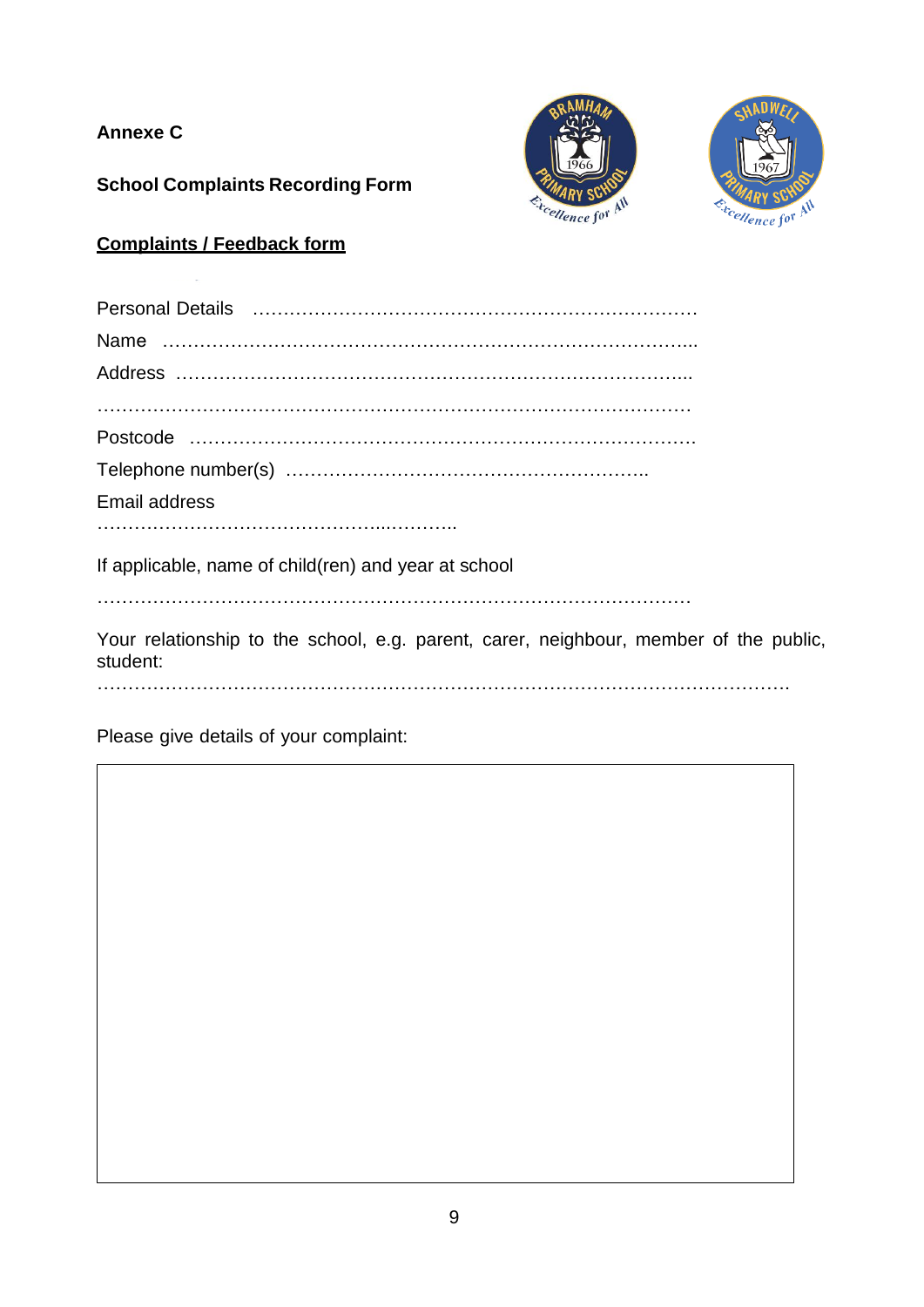What action, if any, have you already taken to try and resolve your complaint ? Who did you speak to, when and what was the response?

What actions do you feel might resolve the problem at this stage?

| Signature |  |  |
|-----------|--|--|
|           |  |  |

#### **Official Use:**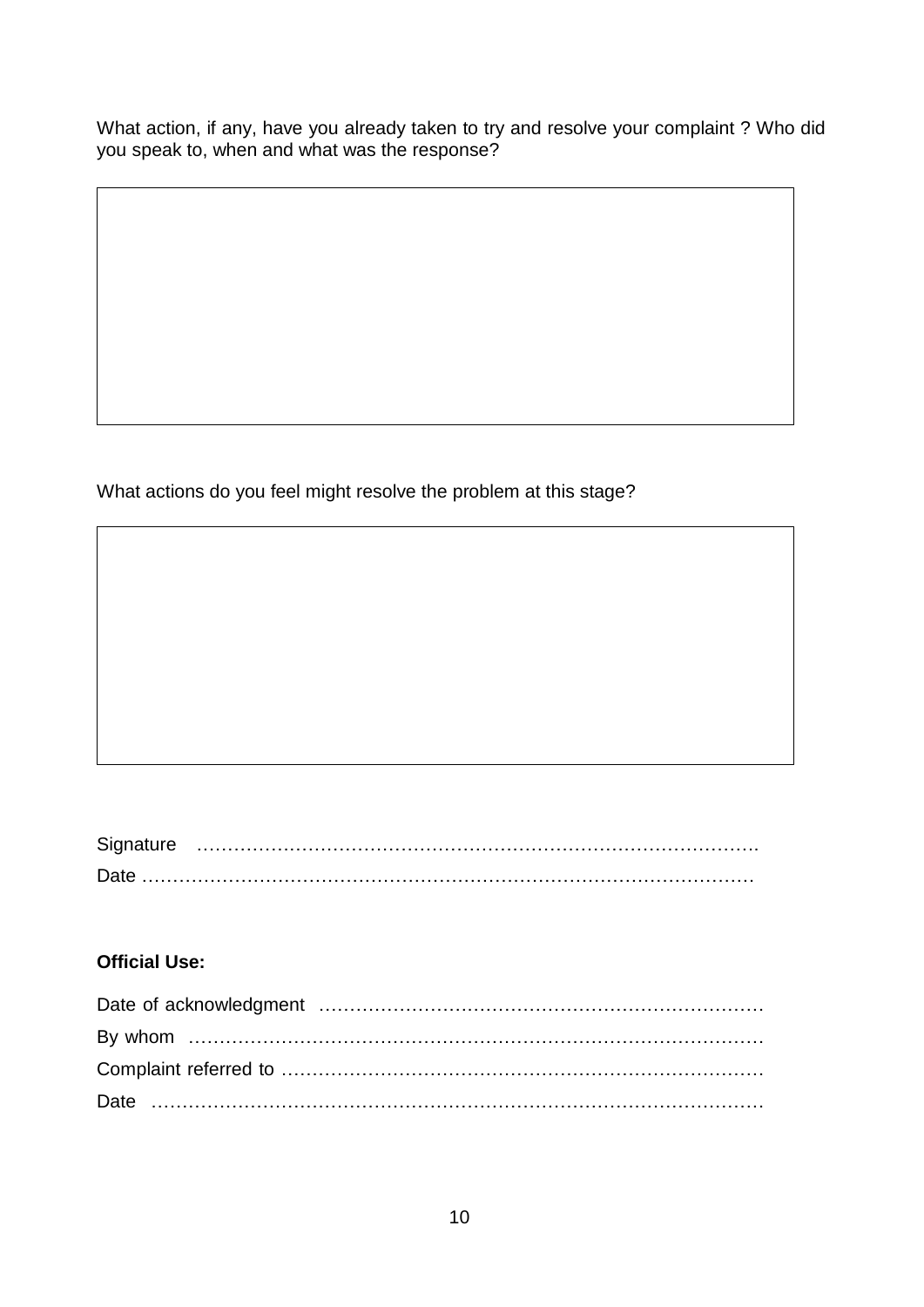#### **Appendix A**

#### **Complaints which are subject to statutory procedures**

A complaints procedure should cover all complaints about any provision of facilities or services that a school provides with the **exceptions** listed below, for which there are separate (statutory) procedures.

| <b>Exceptions</b>                                                                                                        | Who to contact                                                                                                                                                                                                                                                                                                                                                                                                                      |
|--------------------------------------------------------------------------------------------------------------------------|-------------------------------------------------------------------------------------------------------------------------------------------------------------------------------------------------------------------------------------------------------------------------------------------------------------------------------------------------------------------------------------------------------------------------------------|
| • Admissions to schools                                                                                                  | Concerns should be raised direct with local<br>authorities. For school admissions, it will depend<br>on who is the admission authority (either the<br>school or the local authority). Complaints about<br>admission appeals for maintained schools are<br>dealt with by the Local Government and Social<br>Care Ombudsman.                                                                                                          |
| • Statutory assessments of Special<br><b>Educational Needs (SEN)</b>                                                     | Contact Leeds City Council special educational<br>needs service tel: 0113 3785 256                                                                                                                                                                                                                                                                                                                                                  |
| • School re-organisation proposals                                                                                       | <b>Contact Leeds City Council</b><br>educ.school.organisation@leeds.gov.uk                                                                                                                                                                                                                                                                                                                                                          |
| • Matters likely to require a Child<br><b>Protection Investigation</b>                                                   | If you have a concern as a practitioner please call<br>the Social Care Duty & Advice team on: 0113 376<br>0336 (9am to 5pm) or the Emergency Duty team<br>on 0113 240 9536 (out of office hours)                                                                                                                                                                                                                                    |
| Exclusion of children from school                                                                                        | Further information about raising concerns about<br>exclusion<br>found<br>be<br>can<br>at:<br>www.gov.uk/schooldiscipline-<br>exclusions/exclusions                                                                                                                                                                                                                                                                                 |
| Whistleblowing                                                                                                           | internal<br>whistleblowing<br>Schools<br>have<br>an<br>procedure for their employees and voluntary<br>staff.<br>Other concerns can be raised direct with Ofsted<br>by telephone on: 0300 123 3155, via email at:<br>whistleblowing@ofsted.gov.uk or by writing to:<br>WBHL, Ofsted Piccadilly Gate Store Street<br>Manchester M1 2WD.<br>The Department for Education is also a prescribed<br>body for whistleblowing in education. |
| • Staff grievances and disciplinary<br>procedures                                                                        | These matters will invoke the school's internal<br>grievance procedures. Complainants will not be<br>informed of the outcome of any investigation.                                                                                                                                                                                                                                                                                  |
| Complaints<br>about<br>services<br>provided by other providers who<br>school<br>premises<br>may use<br>or<br>facilities. | Providers should have their own complaints<br>procedure to deal with complaints about service.                                                                                                                                                                                                                                                                                                                                      |
| Complaints regarding requests for<br>П,<br>term time absence                                                             | These requests are entirely at the headteacher's<br>discretion. Therefore, they do not come under the<br>remit of the complaints' procedure.<br>11                                                                                                                                                                                                                                                                                  |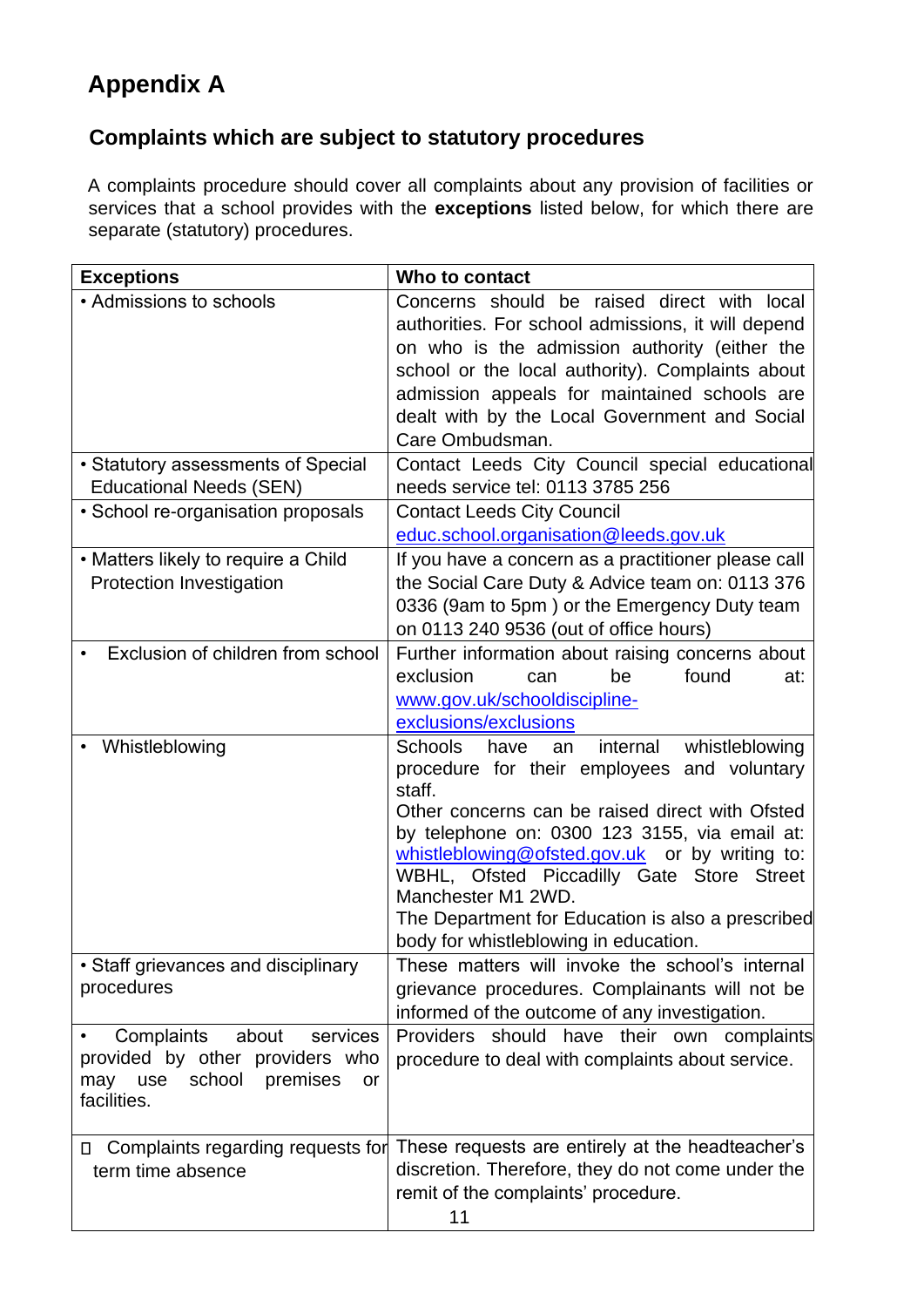The head teacher will in most cases determine which if any of these statutory procedures apply. Advice can be obtained from the local authority on any such issues either by contacting the appropriate service manager or customer relations on 0113 37 85111.

If one of these statutory procedures needs to be invoked at some point during the investigation of a more general complaint the complaints procedure should be suspended until the statutory procedure has been concluded.

#### **Appendix B**

#### **Policy for Unreasonable Complainants**

Bramham Shadwell Federation is committed to dealing with all complaints fairly and impartially, and to providing a high quality service to those who complain. We will not normally limit the contact complainants have with the school. However, we do not expect our staff to tolerate unacceptable behaviour and will take action to protect staff from that behaviour, including that which is abusive, offensive or threatening.

Bramham Shadwell Federation defines unreasonable complainants as '*those who, because of the frequency or nature of their contacts with the school, hinder our consideration of their or other people's complaints*'.

- A complaint may be regarded as unreasonable when the person making the complaint:-
- refuses to articulate their complaint or specify the grounds of a complaint or the outcomes sought by raising the complaint, despite offers of assistance;
- refuses to co-operate with the complaints investigation process while still wishing their complaint to be resolved;
- refuses to accept that certain issues are not within the scope of a complaints procedure;
- insists on the complaint being dealt with in ways which are incompatible with the adopted complaints procedure or with good practice;
- introduces trivial or irrelevant information which the complainant expects to be taken into account and commented on, or raises large numbers of detailed but unimportant questions, and insists they are fully answered, often immediately and to their own timescales;
- makes unjustified complaints about staff who are trying to deal with the issues, and seeks to have them replaced;
- changes the basis of the complaint as the investigation proceeds;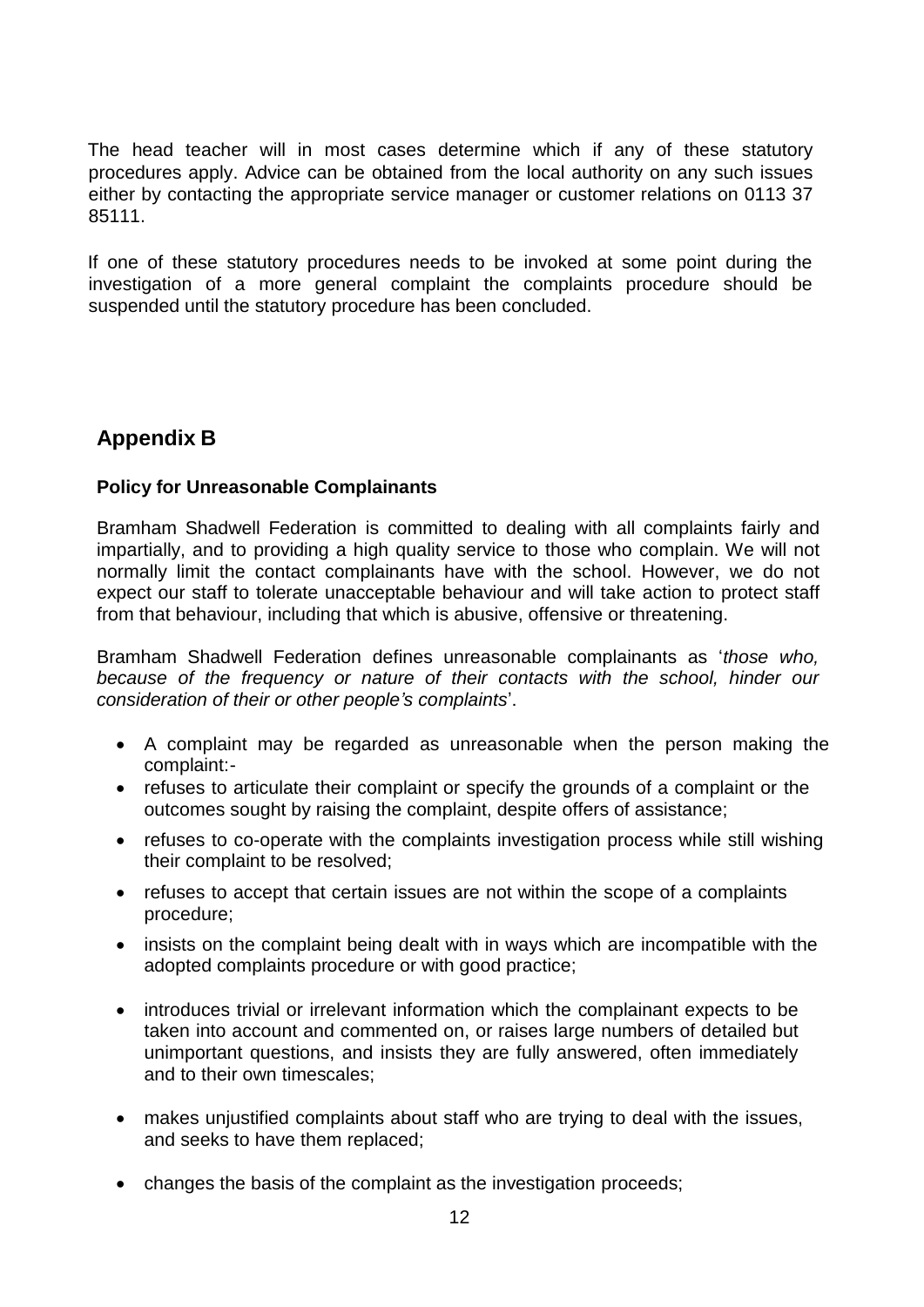- repeatedly makes the same complaint (despite previous investigations or responses concluding that the complaint is groundless or has been addressed);
- refuses to accept the findings of the investigation into that complaint where the school's complaint procedure has been fully and properly implemented and completed including referral to the Department for Education;
- seeks an unrealistic outcome;
- Makes excessive demands on school time by frequent, lengthy, complicated and stressful contact with staff regarding the complaint in person, in writing, by email and by telephone while the complaint is being dealt with.

A complaint may also be considered unreasonable if the person making the complaint does so either face-to-face, by telephone or in writing or electronically:-

- maliciously;
- knowing it to be false;
- aggressively
- using threats, intimidation or violence
- using abusive, offensive or discriminatory language
- using falsified information;
- publishing unacceptable information in a variety of media such as in social media websites and newspapers.

Complainants should limit the numbers of communications with a school while a complaint is being progressed. It is not helpful if repeated correspondence is sent (either by letter, phone, email or text) as it could delay the outcome being reached. Whenever possible, the head teacher or chair of governors will discuss any concerns with the complainant informally before applying an 'unreasonable' marking.

If the behaviour continues the head teacher will write to the complainant explaining that their behaviour is unreasonable and asking them to change it. For complainants who excessively contact Bramham Shadwell Federation causing a significant level of disruption, we may specify methods of communication and limit the number of contacts in a communication plan. This will usually be reviewed after 6 months.

In response to any serious incident of aggression or violence, the concerns and actions taken will be put in writing immediately and the police informed. This may include banning an individual from Bramham Shadwell Federation.